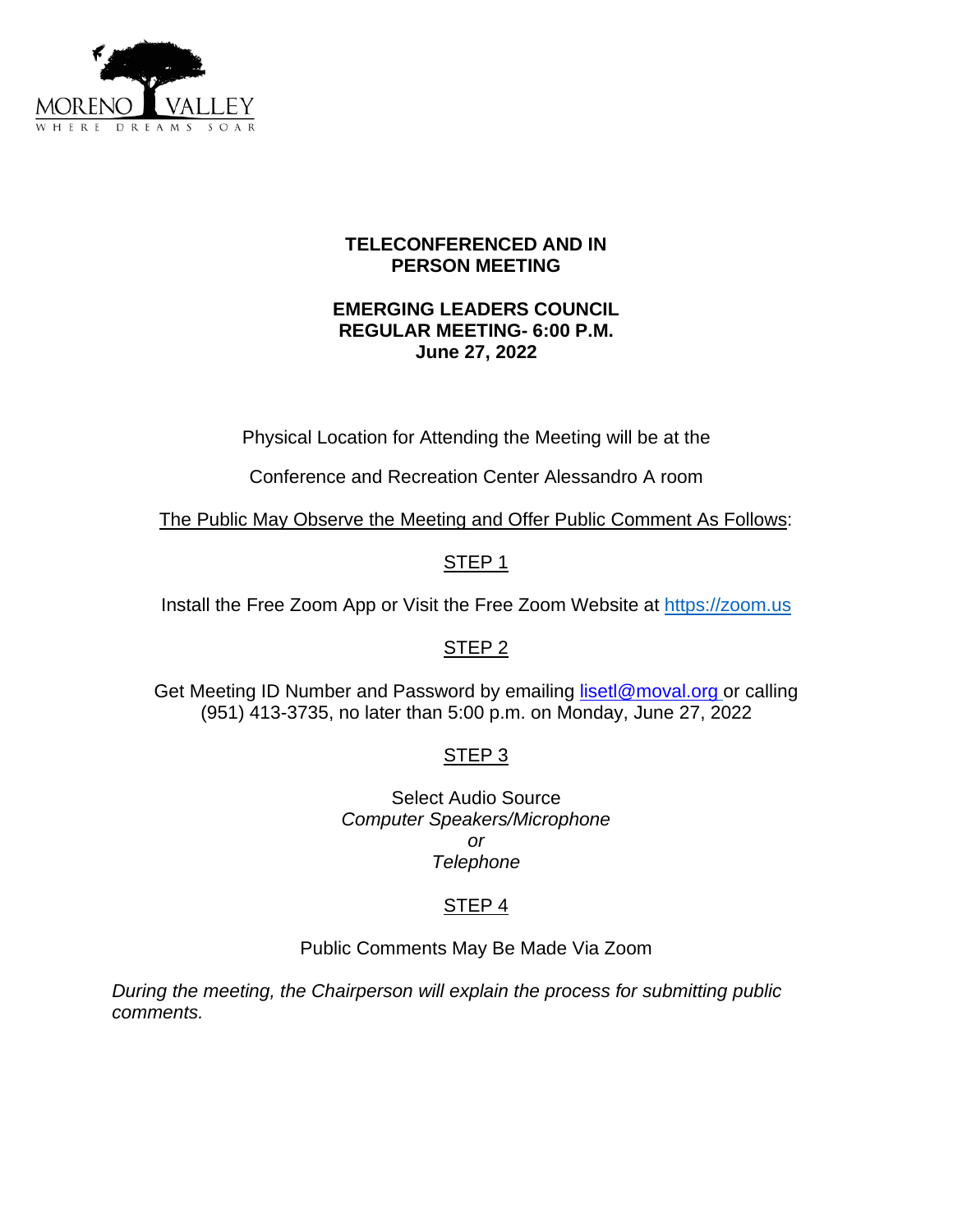

### **AGENDA EMERGING LEADERS COUNCIL OF THE CITY OF MORENO VALLEY June 27, 2022 6:00 P.M.**

Steven Serrano Yepes, Chair Pooja Datir, Vice Chair Aashish Palikey, Clerk

Kassandra Morin, Member Nathan Van Hoang, Member Mumtahina Tajrian, Member Faye Boado, Member Ashley Beltran Munoz, Member **Danvy Nguyen, Member** 

*Upon request, this agenda will be made available in appropriate alternative formats to persons with disabilities, in compliance with the Americans with Disabilities Act of 1990. Any person with a disability who requires a modification or accommodation in order to participate in a meeting should direct such request to the ADA Coordinator, at 951.413.3120 at least 72 hours before the meeting. The 72-hour notification will enable the City to make reasonable arrangements to ensure accessibility to this meeting.*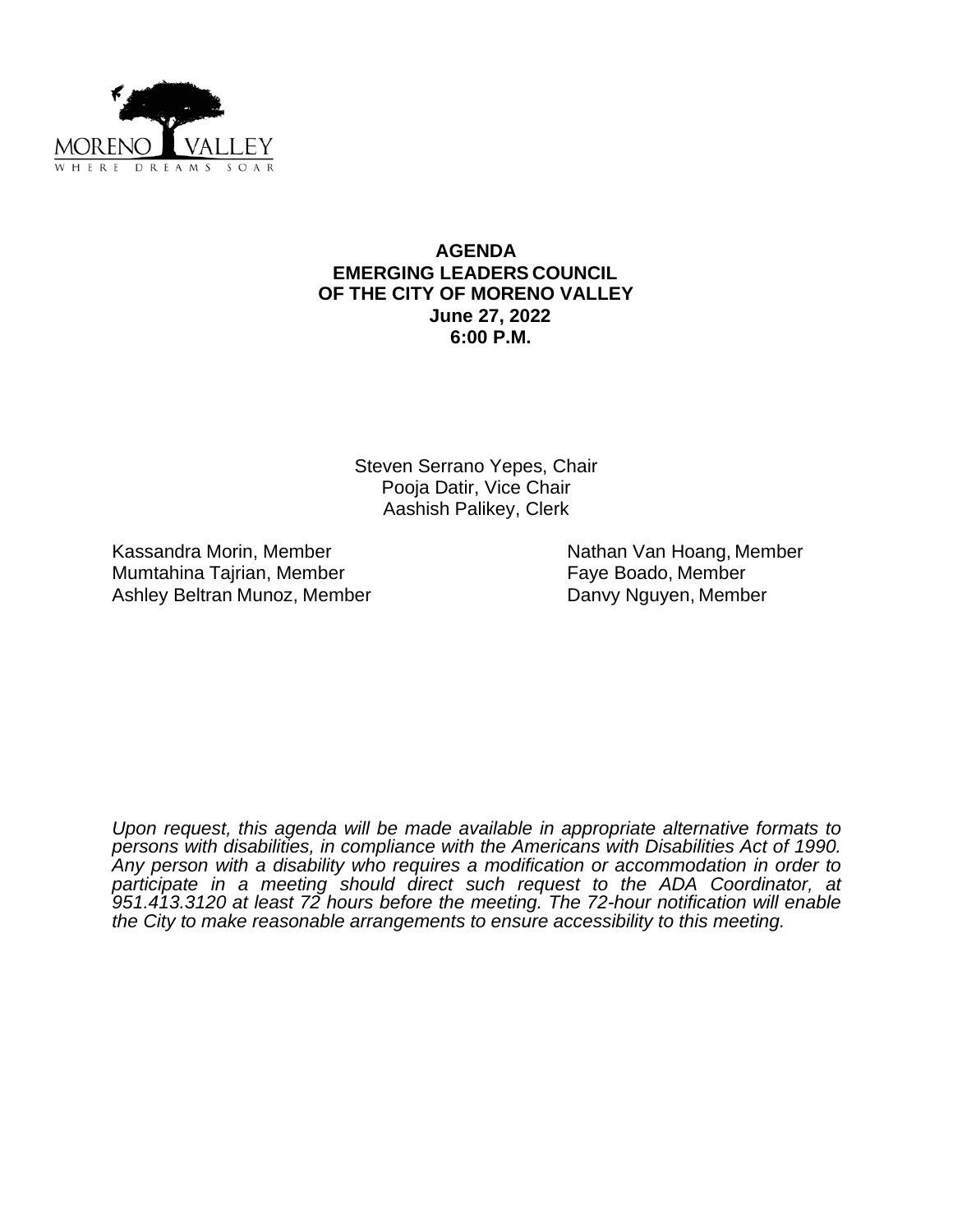#### **AGENDA EMERGING LEADERS COUNCIL OF THE CITY OF MORENO VALLEY**

**CALL TO ORDER** 

## **PLEDGE OF ALLEGIANCE**

**ROLL CALL** 

## **INTRODUCTIONS**

PUBLIC COMMENTS **ON MATTERS ON THE AGENDA** WILL BE TAKEN UP AS THE ITEM IS CALLED FOR BUSINESS. Those wishing to speak may do so at that time. There is a three-minute limit per person. All remarks and questions shall be addressed to the presiding officer or to the Council and not to any individual Council member, staff member or other person.

PUBLIC COMMENTS **ON MATTERS NOT ON THE AGENDA** UNDER THE JURISDICTION OF THE EMERGING LEADERS COUNCIL WILL BE HEARD PRIOR TO EMERGING LEADERS COUNCIL REPORTS AND CLOSING COMMENTS. Those wishing to speak may do so at that time. There is a three-minute limit per person. All remarks and questions shall be addressed to the presiding officer or to the Council and not to any individual Council member, staff member or other person.

All items listed under the Consent Calendar are considered to be routine and noncontroversial and may be enacted by one motion unless a member of the Council or staff requests that an item be removed for separate action. Items withdrawn for report/discussion will be heard after the Consent Calendar.

### **A. CONSENT CALENDAR**

A1. REVIEW AND APPROVE EMERGING LEADERS COUNCIL MEETING MINUTES OF May 23, 2022

### **B. DISCUSSION CALENDAR**

- B1. 4<sup>TH</sup> OF JULY
- B2. YEARLY EVENTS CALENDAR
- B3. PRIDE MONTH EVENT
- B4. YOUTH COMITEE COHORT